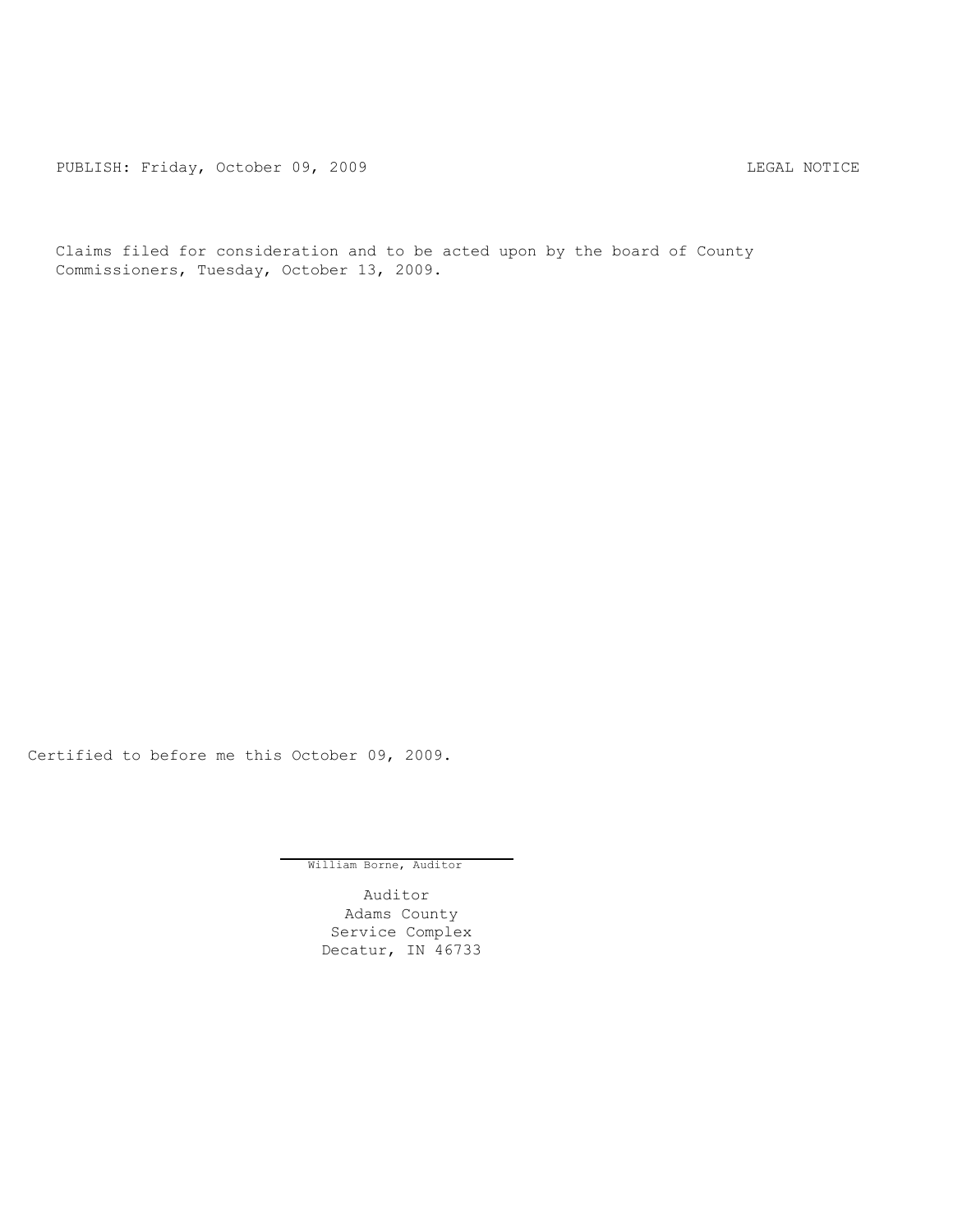

## **Claims Docket for Newspaper Adams County, Indiana**

## For Period: **9/1/2009** to **9/21/2009**

Date Claims to be Paid: **10/13/2009**

*313 W. Jefferson St. Decatur, IN 46733 (219) 724-2600*

| Vendor                           | <b>Amount</b> | <b>Vendor</b>                          | <b>Amount</b> |
|----------------------------------|---------------|----------------------------------------|---------------|
| <b>Adams County Auto Supply</b>  | 712.57        | Adams Memorial Hospital                | 31,999.45     |
| <b>Adams County Solid Waste</b>  | 7.00          | <b>Adams County Treasurer</b>          | 17.57         |
| <b>Allen Business Machines</b>   | 127.00        | Indiana Michigan Power                 | 7,593.80      |
| <b>Appraisal Research Corpor</b> | 1,800.00      | Arnold Lumber Company                  | 26.68         |
| Berne Ready Mix                  | 414.18        | Berne Tri-Weekly News                  | 70.56         |
| Brown, Blair A.                  | 600.00        | Hoosier Blue Flame                     | 114.50        |
| Brateman's                       | 566.76        | Zurcher, Brian D. Md                   | 2,303.00      |
| Butler, Fairman, & Seufer        | 2,149.70      | Bowers, Charles                        | 2,302.92      |
| Chet's Pest Control              | 30.00         | Cintas Location #338                   | 46.06         |
| City Of Berne                    | 11,000.00     | City Of Decatur                        | 3,584.75      |
| Decatur True Value               | 26.15         | Complete Printing Service              | 162.00        |
| Computer Systems, Inc.           | 23.50         | Courtesy Ford, Inc.                    | 150.95        |
| Craigville Telephone Comp        | 119.60        | Weber, Daniel                          | 20.00         |
| Sigworth, Darrell W.             | 404.02        | Decatur Daily Democrat                 | 133.21        |
| <b>Decatur Dental Service</b>    | 1,005.00      | Decatur Tire Center                    | 20.00         |
| Maximus Consulting               | 7,250.00      | Kiess, Duane A.                        | 50.00         |
| <b>Emergency Radio Service</b>   | 908.00        | <b>Everett Drainage</b>                | 41,908.95     |
| Everett Refrigeration & E        | 147.50        | Gasoline Equipment                     | 45.00         |
| Geneva Police Department         | 59.00         | Gordon Food Service                    | 3,228.91      |
| Graber Insurance, Inc.           | 366.44        | Habel Animal Hospital                  | 95.00         |
| <b>Hilty Engine Service</b>      | 198.87        | Imaging Office Systems, I              | 229.90        |
| Indiana State Police Trai        | 242.00        | Indiana University                     | 80.00         |
| Smith, Jan                       | 20.00         | Janitors Supply Company                | 179.32        |
| Franz, Jean                      | 30.00         | K-Mart                                 | 109.98        |
| Kiess Electric                   | 175.10        | Landis & Sons Drainage                 | 70.50         |
| Legal Directories Publish        | 64.75         | Lehman Feed Mill                       | 952.45        |
| Gresla, Mark S. Md               | 420.25        | Meshberger Brothers Stone              | 4,462.60      |
| Minds Eye Graphics               | 666.58        | Monroe Trophy                          | 20.00         |
| Monroe Water Department          | 149.30        | Moser Motor Sales, Inc.                | 88.16         |
| Nipsco                           | 74.18         | Paul W. Reidenbach Equipm              | 61.92         |
| Pitney-Bowes                     | 228.00        | MacDonald Machinery Compa              | 551.36        |
| Plumley Farm Drainage            | 660.00        | Quik Stop                              | 66.99         |
| McIntosh, Rhonda L.              | 315.96        | Smitley, Ronnie L.                     | 50.00         |
| Roto-Rooter                      | 3,500.00      | <b>Safety Systems</b>                  | 1,597.51      |
| Selking International            | 31.46         | Shell Fleet Plus                       | 241.14        |
| Siemens Industry, Inc.           | 1,318.50      | <b>Stone-Street Quarries</b>           | 71.25         |
| <b>Summit Radiology</b>          | 490.00        | Smith, Teryl R.                        | 85.59         |
| Print Shop                       | 2,449.58      | Sheets, Thomas Wade                    | 1,200.00      |
| Top Supply Company               | 67.39         | Town Of Monroe                         | 176.00        |
| <b>Tractor Supply Company</b>    | 45.89         | Tri-State First Aid                    | 46.05         |
| Underground Pipe & Valve,        | 3,505.80      | Victoria Ellis                         | 20.00         |
| Wal-Mart / GEMB                  | 161.11        | Welder Services, Inc.                  | 45.72         |
|                                  |               |                                        | 901.00        |
| West Payment Center              | 2,276.50      | Witham Toxicology Laboratory           |               |
| D & D Auto Repair                | 699.23        | Christopher E. Harvey                  | 141.84        |
| Fred A. Schurger                 | 374.07        | Cook, Russell E.                       | 20.00         |
| Burry, Herman, Miller, Brown     | 8,982.50      | Swiss City Veterinary                  | 50.00         |
| National Serv-All                | 206.50        | Mitchell W. Hicks                      | 839.20        |
| Embarq                           | 8,775.17      | <b>Adams County Highway Department</b> | 41.50         |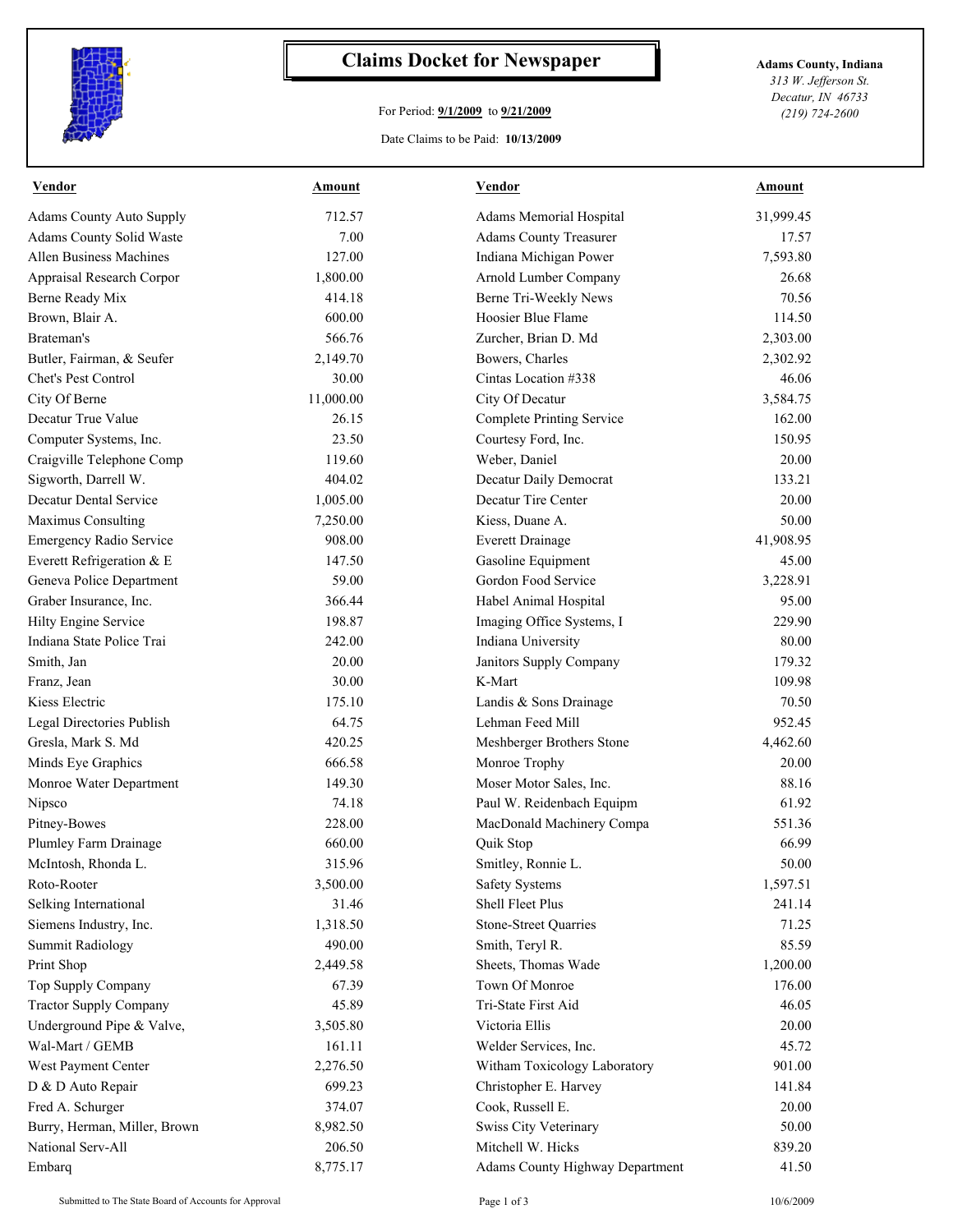| <b>Bit Mat Products</b>             | 28,670.91 | Imi Irving Material, Inc.         | 139.72     |
|-------------------------------------|-----------|-----------------------------------|------------|
| CMC, LLC                            | 5,940.00  | Croy Machine & Fabricatio         | 734.92     |
| Judith E. Affolder                  | 1,195.31  | Tom Magnan                        | 48.70      |
| Jeremy W. Brown                     | 25.00     | Chris Krull                       | 31.78      |
| DuWayne W. Herman                   | 50.00     | Purdue University                 | 891.44     |
| Day Timers, Inc.                    | 40.94     | Bauman Upholstery, Inc.           | 233.00     |
| <b>B</b> Secure Alarm Systems       | 832.06    | Bixler Insurance, Inc.            | 1,500.00   |
| <b>ETR</b> Associates               | 71.68     | <b>Energy Products</b>            | 134.63     |
| Nimco, Inc.                         | 686.26    | Don Myers Plumbing                | 75.95      |
| B & K Hydraulics                    | 114.95    | Youth Opportunity Center          | 1,056.00   |
| Bob's Locksmith Shop                | 65.45     | Dan M. Elzey                      | 20.00      |
| Gopher                              | 229.33    | C & S Accessories                 | 85.00      |
| Dr. Michael Ainsworth               | 210.00    | Medford Smith                     | 343.65     |
| Chad W. Sprunger                    | 1,147.49  | Zurcher Tire, Inc.                | 1,200.49   |
| Hull Brothers, Inc.                 | 22.74     | Tom Magnan/Special Needs          | 172.19     |
| Kristina Buckner                    | 18.04     | Arthur J. Booth                   | 20.00      |
| Luann Rehm                          | 60.28     | Benicomp, Inc                     | 69,838.26  |
| Harvest Land Co-op                  | 7,153.22  | Pepper L York                     | 49.92      |
| Wal-Mart                            | 375.42    | Adam B. Eguia                     | 105.00     |
| Advanced Imaging Solutions, Inc.    | 257.08    | <b>Brad Kohlhagen</b>             | 25.00      |
| <b>MPH</b> Industries               | 1,782.00  | Leslie W. Marckel                 | 340.00     |
| <b>Adams County Sheriff</b>         | 329.00    | Harvest Land Co-op                | 247.83     |
| ERS Wireless Communications         | 14.50     | VoMac Trucks Sales & Service      | 36.77      |
| Michael G. Werling                  | 345.00    | SPRI Products, Inc.               | 112.60     |
| Connie Ellenberger                  | 3.52      | Kim A. Fruechte                   | 20.00      |
| DeVoss, Johnson, Baker, & Ainsworth | 520.00    | Thomas C. Allen                   | 1,096.00   |
| Edwin Ford                          | 20.00     | Kimberly A. Jackson               | 3,792.11   |
| Harris                              | 271.00    | Synapse Networks, Inc.            | 1,280.15   |
| Adams/Wells Crisis Center           | 350.00    | <b>Uricks Trucking</b>            | 608.00     |
| Larry Weaver                        | 410.07    | <b>GIS Product Solutions</b>      | 12,000.00  |
| Louise M Busse                      | 191.40    | Kids Law                          | 2,286.00   |
| Robert Barger                       | 20.00     | William Borne                     | 53.80      |
| Patricia Caress McMath              | 1,616.61  | Daniel J. Michaels                | 20.00      |
| Henry R. Mayer                      | 20.00     | <b>OSI</b> Batteries              | 88.39      |
| Verizon Wireless                    | 592.49    | <b>Stationair's Express</b>       | 44.92      |
| Talon Compounding Pharmacy          | 696.00    | Matrix Integration                | 3,913.00   |
| Holly L. Degitz                     | 115.28    | Habegger's Ace Lumber #4488       | 48.38      |
| Schwartz Blacksmith, LLC            | 24.00     | Chad Kukelhan                     | 50.00      |
| <b>Triangle Design</b>              | 12,400.00 | Cintas Location #G64              | 1,082.70   |
| John August                         | 23.49     | Mill Supply, Inc.                 | 269.33     |
| Gregory A. Cook                     | 20.00     | LBH Chemical & Industrial         | 421.69     |
| Fort Wayne Medical Laboratory       | 160.00    | Mediacom                          | 139.95     |
| Jeremy Wetter                       | 152.98    | Gayla Reinhart                    | 124.48     |
| Richard F. Thompson                 | 52.36     | Office Depot                      | 233.93     |
| Employers Security Ins. Co.         | 2,351.18  | Decatur Ace Hardware              | 230.06     |
| Kevin McIntosh                      | 23.33     | Radio Shack                       | 59.98      |
| Verizon North                       | 155.48    | Primco, Inc.                      | 102,920.11 |
| Forensic Fluids Laboratories        | 90.00     | First Response                    | 233.97     |
| Marjorie Azzara-Lister              | 18.04     | Teresa Thieme                     | 20.00      |
| O'Reilly Auto Parts                 | 962.88    | Embarq Communications, Inc.       | 5.86       |
| Phil Eicher                         | 50.00     | <b>Embarq Communications</b>      | 346.35     |
| Global Gov't/Ed                     | 3,436.43  | Purdue CES Education Fund         | 26.14      |
| Anna Steiner                        | 50.00     | Paperless Business Solutions, LLC | 250.00     |
| Central Customer Charges            | 259.25    | Jodi Hirschy                      | 74.80      |
| Courtesy Motors, Inc.               | 899.80    | Wayne F. Steury                   | 20.00      |
| Jerandan                            | 75.00     | Pro Tech Monitoring, Inc.         | 3,164.25   |
| Joseph Johnson, III                 | 214.15    | Sprint                            | 1,146.61   |
|                                     |           |                                   |            |